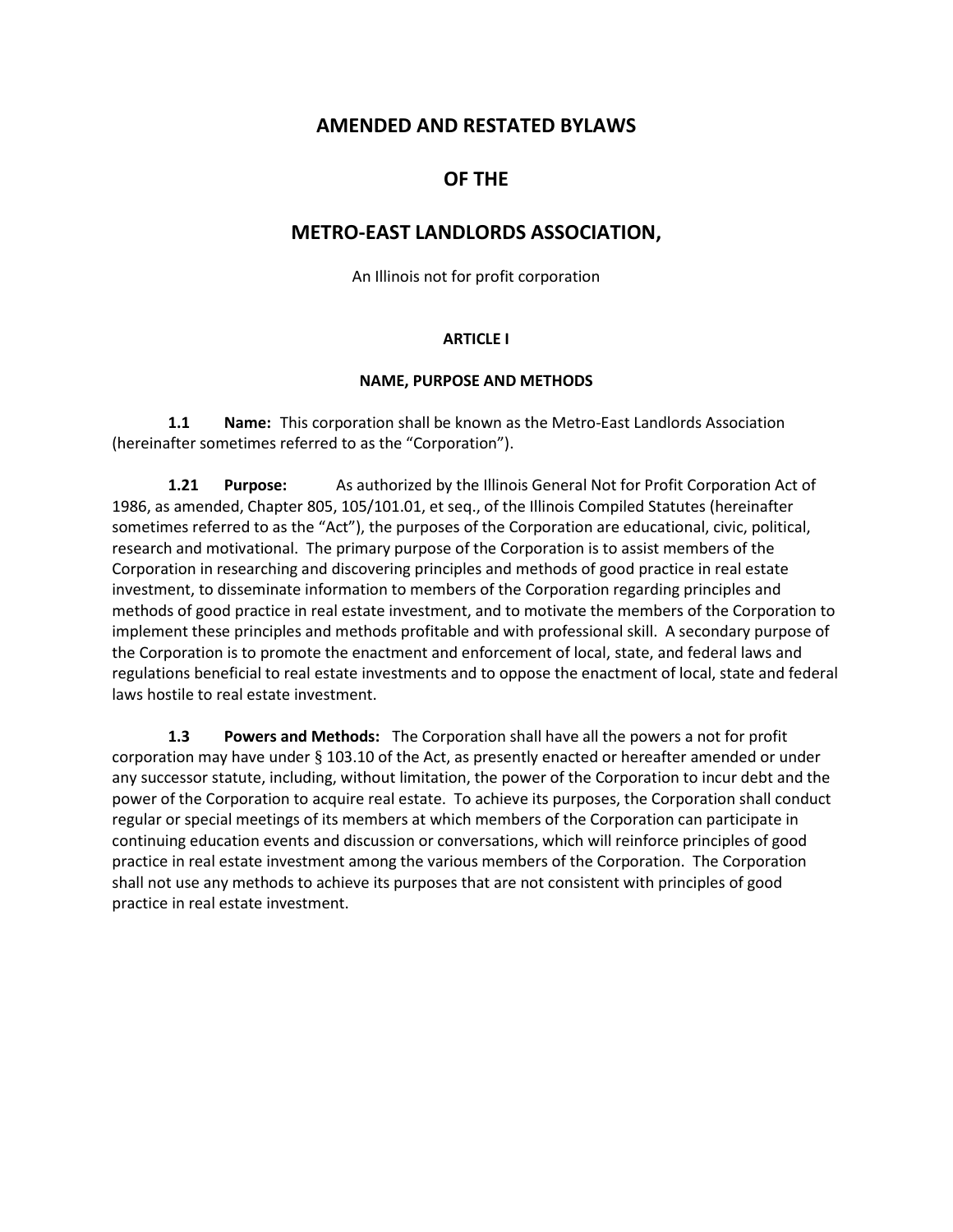## **ARTICLE II**

### **OFFICES**

**2.1 Principal Offices:** The principal office of the Corporation shall be located at such place as is designated by resolution of the board of directors from time to time. Until and unless further action by the board of directors is taken by resolution, the principal office of the Corporation shall be the address of the president of the Corporation. Further, the Corporation may conduct business by use of one or more governmental or private post office boxes, as the board of directors of the Corporation may determine to use by resolution from time to time.

**2.2 Registered Office and Agent** The registered office of the Corporation, as required by the Act, shall be maintained in the state of Illinois at such place as is designated by the registered agent of the Corporation on a form or forms filed with the Secretary of State of Illinois, and the address of the registered office of the Corporation may be changed from time to time by the registered agent of the Corporation. The registered agent of the Corporation shall be designated by the board of directors. Until further action by the board of directors, the registered agent and registered office of the Corporation is as follows: Tim Elafros, O'Fallon, Illinois 62269.

#### **ARTICLE III**

#### **MEMBERS**

**3.1 Criteria and Procedures for Admission of Members:** Membership in the Corporation shall be open to any person interested in real estate investment. The term "person" shall include all natural persons as well as corporations, partnerships, limited liability companies, or other entities. There shall be only one class of membership in the Corporation. The board of directors of the Corporation may establish appropriate procedures for the admission of members of the Corporation, including, without limitation, the establishment of forms for use in applying for membership to the Corporation and the approval of such applications for membership. If, prior to the approval of an application for membership in the Corporation by the board of directors, any director declares on the record of a meeting of the board of directors of the Corporation that such director believes any applicant for membership in the Corporation has engaged in practices or acts that are not consistent with principles of good practice in real estate investment, then such application for membership in the Corporation shall be denied if a majority of the board of directors vote to deny membership to such applicant after a hearing before the board of directors (during which such applicant may be heard to admit, deny or explain such charges of acts or practices that are not consistent with principles of good practice in real estate investment).

**3.2 Membership Fees:** The board of directors of the Corporation shall establish the annual fees for membership in the Corporation by resolution. Any increase or decrease in annual membership fees shall only apply to membership fees due and payable after adoption of any resolution setting annual membership fees, and no annual membership fee increases or decreases shall be prorated. By resolution of the board of directors, annual membership fees may be assessed in such a manner that allows for volume discounts in membership fees for certain households or business entities, so long as such members are entitled to receive only one membership newsletter per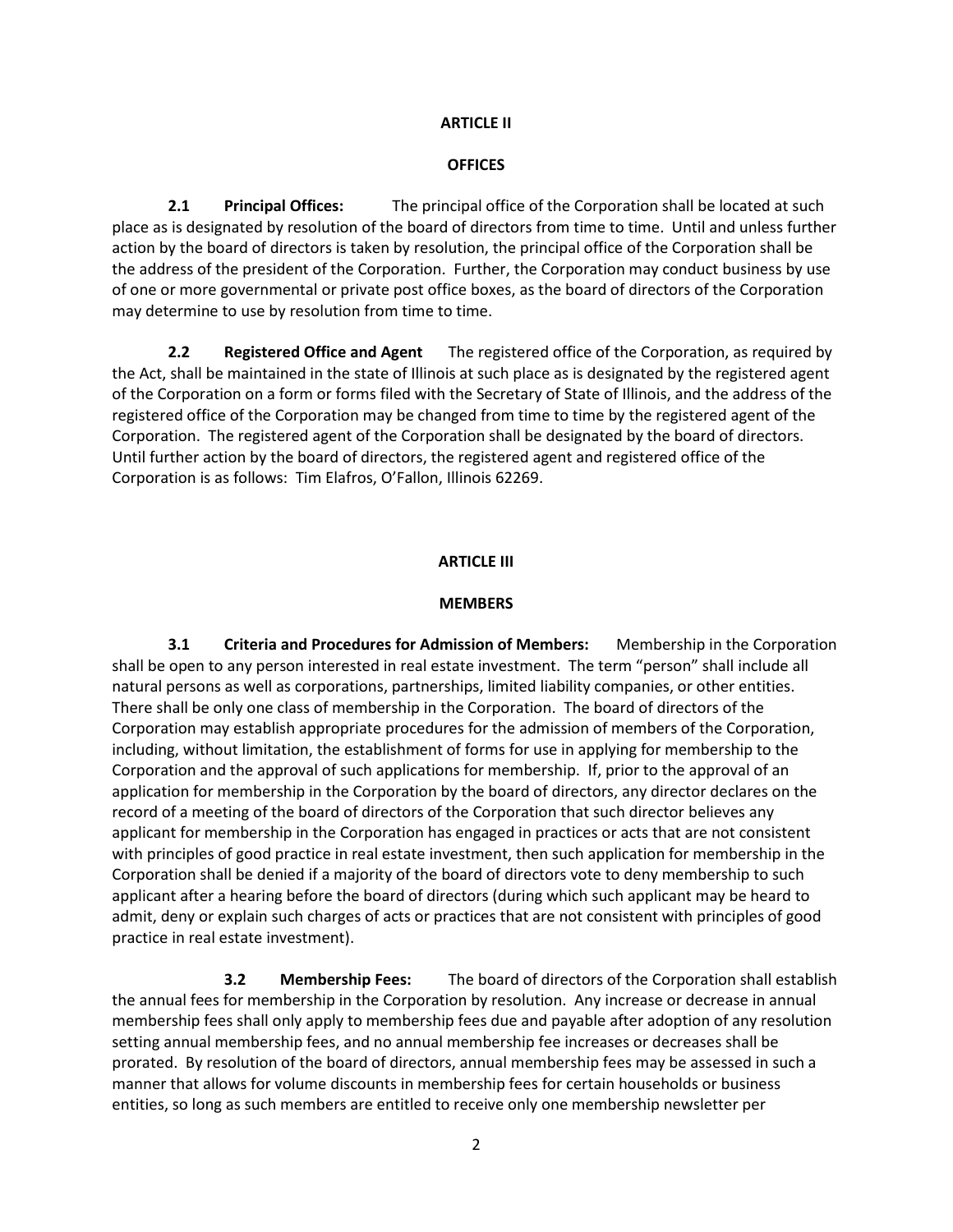membership. All membership fees shall be payable in cash, check, money order, cashier's check, or electronically and no party may obtain membership in the Corporation by barter. The Corporation may not purchase the membership of a member who resigns or whose membership is terminated. The annual fees for membership in the Corporation shall be due and payable on each anniversary date of each member's membership in the Corporation. During their terms in office, all directors or officers of the Corporation shall be entitled to membership in the Corporation without charge.

**3.3 Membership Transfer Restricted:** No member of the Corporation may transfer a membership or any right arising therefrom.

**3.4 Members' Liabilities:** The members of the Corporation shall not be personally liable for any debt or obligation of the Corporation. A member of the Corporation is not, as such, personally liable for the acts, debts, liabilities, or obligations of the Corporation. A member may become liable to the Corporation for dues, assessments or fees; but an article or bylaw provision or a resolution adopted by the board of directors authorizing or imposing dues, assessments or fees does not, of itself, create liability.

**3.5 Resignation of Members:** A member of the Corporation may resign at any time. The resignation of a member does not relieve the member from any obligations the member may have to the Corporation as a result of obligations incurred or commitments made prior to resignation. A resigning member shall not be entitled to a partial or full refund of any membership fee previously paid.

**3.6 Expulsion, Suspension, or Termination of Membership:** No member of the Corporation may be expelled or suspended, and no membership or memberships in such Corporation may be terminated or suspended except pursuant to a procedure which is fair and reasonable, taking into consideration all relevant facts and circumstances, and such procedure is carried out in good faith. An expelled or suspended member shall not be entitled to a partial or full refund of any membership fee previously paid.

**3.7 Notice:** No member of the Corporation may be expelled or suspended, and no membership or memberships in such Corporation may be terminated or suspended without prior written notice of at least fifteen (15) days of the expulsion, suspension or termination and the reasons therefor.

**3.8 Hearing:** No member of the Corporation may be expelled or suspended, and no membership or memberships in such Corporation may be terminated or suspended without an opportunity for the member to be heard, orally or in writing, not less than five (5) days before the effective date of the expulsion, suspension or termination by the Board of Directors of the Corporation who are authorized to decide that the proposed expulsion, termination or suspension not take place.

**3.9 Annual Meetings of the Members:** The annual meeting of the members of the Corporation shall be held at 7:00 P.M., CT, on the second Monday in March of each year, beginning with the year 2020 for the purpose of electing directors and for the transaction of such other business as may come before the meeting. If the election of directors shall not be held on the day designated herein for any annual meeting, or at any adjournment thereof, the board of directors of the Corporation shall cause the election of new directors to be held at a special meeting of the members as soon thereafter as conveniently may be had. Further, at the annual meeting of the members of the Corporation, the following shall occur: (1) the President and Treasurer shall report on the activities and financial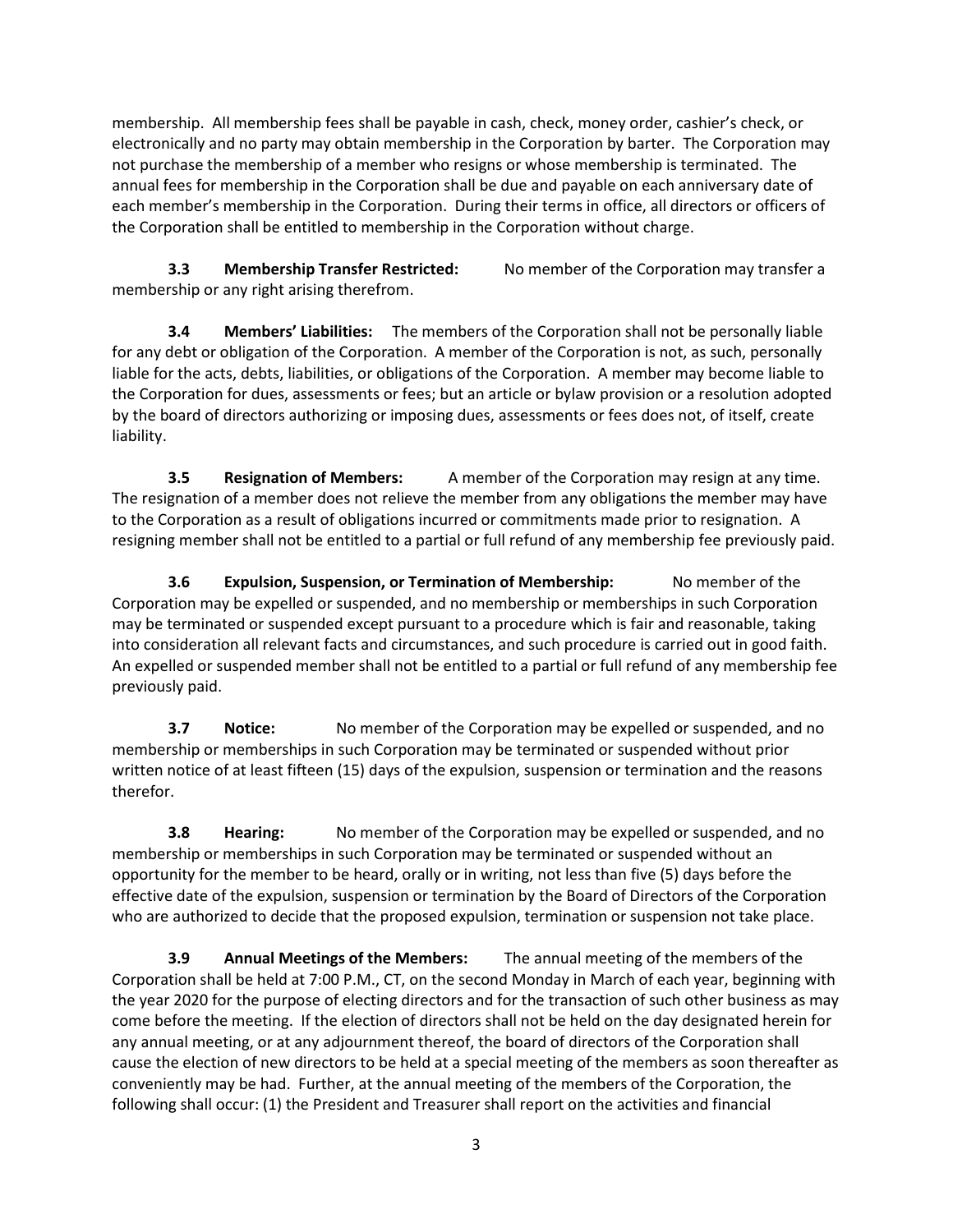condition of the Corporation; and (2) the members shall consider and act upon such other matters as may be raised in the notice of the annual meeting or that is deemed appropriate by the president of the Corporation. The failure to hold an annual or regular meeting at a time stated in or fixed in accordance with the bylaws of the Corporation does not work a forfeiture or dissolution of the Corporation or affect the validity of any corporate action.

**3.10 Regular Monthly Membership Meetings:** Regular monthly membership meetings shall be held at 7:00 p.m. CT on the second Monday of each month or at such other time as is established by resolution of the board of directors of the Corporation.

**3.11 Special Meetings of the Members:** Special meetings of the members of the Corporation may be called by the president of the Corporation, a majority of the board of directors of the Corporation, or by resolution of more than five percent (5%) of the total number of members of the Corporation.

**3.12 Place of Meetings of Members:** The board of directors of the Corporation may designate any place, within the St. Louis metropolitan statistical area as is established from time to time by the U.S. Bureau of the Census, as the place of meeting for any annual or regular monthly meeting of the members of the Corporation, or for any special meeting of the members of the Corporation called by the board of directors of the Corporation. If a party other than the board of directors calls a special meeting of the members of the Corporation, the persons calling such special meeting of the members of the Corporation shall designate the place of such special meeting of the members of the Corporation, within the St. Louis metropolitan statistical area.

**3.13 Notice of Meetings of Members:** Written, printed, or electronically transmitted notice of each annual or regular meeting of the members of the Corporation stating the place, day and time of the meeting and, in case of a special meeting of the members of the Corporation, the purpose or purposes for which the meeting is called, shall be sent at least ten (10) but not more than sixty (60) days before the date of the meeting, by or at the direction of the president, or the secretary, or the officer or persons calling the meeting, to each member of record entitled to vote at such meeting. Notice of an annual or regular meeting of members of the Corporation shall include a description of any matter or matters which must be approved by the members of the Corporation by law. Notice of a special meeting shall include a description of any matter or matters for which the special meeting is called.

**3.14 Manner of Providing Notice of Meetings to Members:** Any notice of a meeting of members sent by mail shall be deemed to be delivered when deposited in the United States mail with postage thereon prepaid addressed to the member at his or her address as it appears on the records of the Corporation. Members who receive a volume discount shall be entitled to only one mailed notice of meetings at an address designated by such members. Said notice may be a part of a regularly published membership newsletter published by the Corporation. Said notice may be sent electronically.

**3.15 Waiver of Notice:** A member may waive any notice required by law, the articles of the Corporation, or the bylaws of the Corporation before or after the date and time stated in the notice. The waiver must be in writing, signed by the member entitled to the notice, and delivered to the Corporation for inclusion in the minutes or filings with the corporate records. Attendance of a member at a meeting shall constitute a waiver of notice of such meeting or any defective notice of the meeting, unless the member at the beginning of the meeting objects to the meeting or transacting business at the meeting. Attendance of a member at a meeting shall constitute a waiver of objection to consideration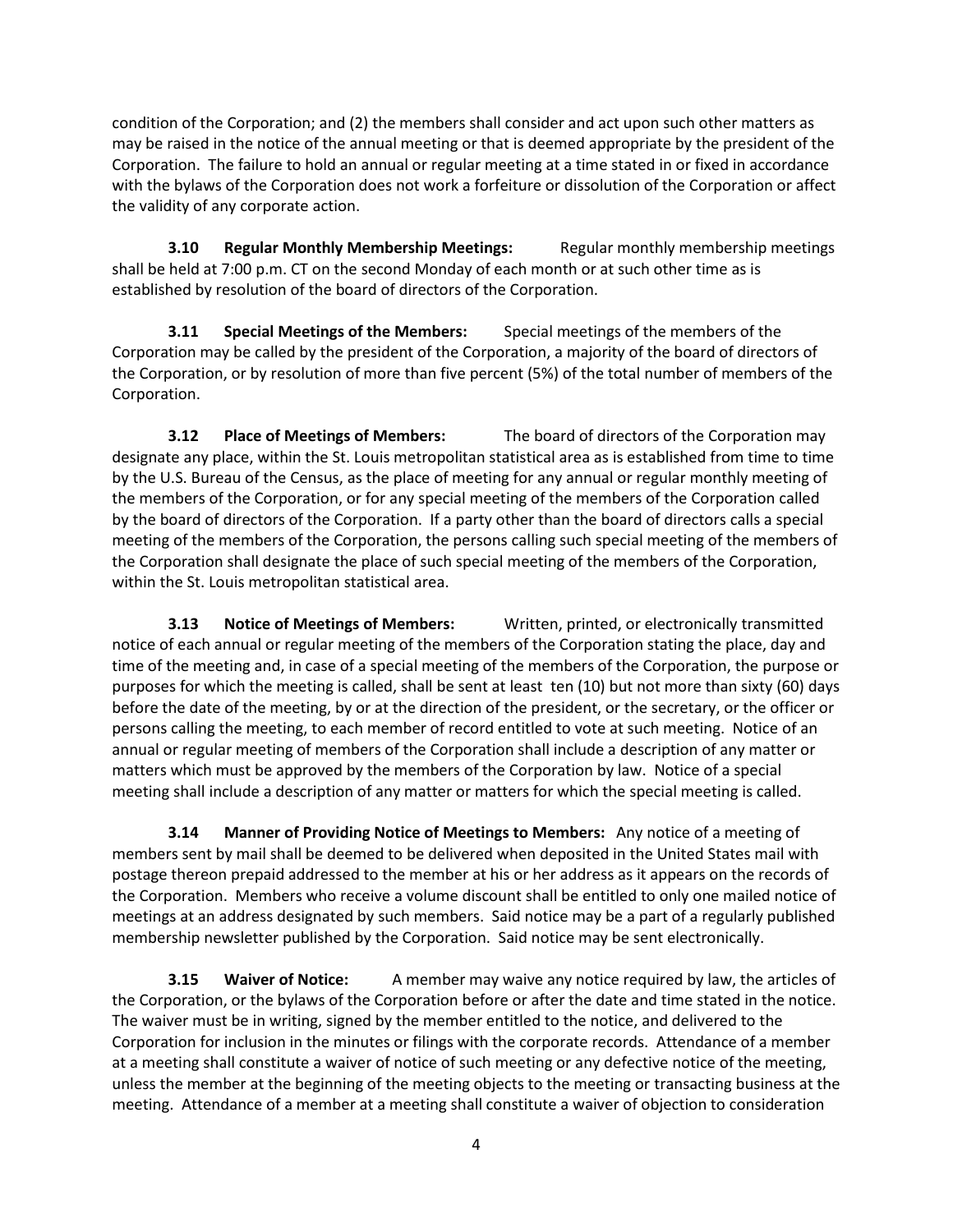of a particular matter at the meeting that is not within the purpose or purposes described in the meeting notice, unless the member objects to considering the matter when it is presented.

**3.16 Manner of Determining Member's Eligibility to Notice and to Vote:** The board of directors shall have power to fix in advance the record date for determining the members entitled to notice of a meeting of the members of the Corporation or to exercise any voting rights to be exercised at any meeting of members of the Corporation at any time not less than twenty (20) nor more than sixty (60) days prior to said meeting. If the board of directors does not fix the record date for the determination of the members entitled to notice of, and to vote at, a meeting of the members or any adjournment of a meeting thereof, only the members who are members of record at the close of business on the sixtieth (60<sup>th</sup>) day preceding the date of the meeting shall be entitled to notice of, and to vote at, the meeting, or any adjournment of the meeting.

**3.17 Convening of Meetings of Members:** Every meeting of the members of the Corporation, for whatever object or purpose, shall be convened by its president, or in the absence of the president, the vice president, or in the absence of the president and vice president, the secretary, or in the absence of the president, vice president and secretary, the treasurer. If a special meeting of the members is called and the notice of such special meeting designated a person calling the meeting as the person to convene said special meeting, then the special meeting shall be convened by such designated person. The person or persons convening the meeting of the members of the Corporation shall preside over such meeting.

**3.18 Balloting:** The Corporation shall not recognize any ballot not voted in person at a meeting of the members of the Corporation. The Corporation shall not recognize votes by proxy or any informal action by the members without a meeting.

**3.19 Inspectors:** At any meeting of members, the person presiding over such meeting may, or upon request of any member shall, appoint one or more persons as inspectors for such meeting, unless an inspector or inspectors shall have been previously appointed for such meeting by the board of directors. The inspectors shall ascertain and report the number of votes represented at the meeting, count all votes, report the results of the voting, and do such other acts as are proper to conduct the election and voting with impartiality and fairness to all the members. Each report of an inspector shall be in writing and signed by him or her or by a majority of the inspectors if there be more than one inspector acting at such meeting. If there is more than one inspector, the report of a majority shall be the report of the inspectors. The report of the inspector or inspectors on the number of votes represented at the meeting and the results of the voting shall be *prima facie* evidence thereof.

**3.20 Voting Lists:** The secretary of the Corporation shall make, at least two (2) business days after notice is given of the meeting for which the list was prepared, a complete list of the members entitled to vote at such meeting, arranged in alphabetical order with the address of each member and the number of votes each member is entitled to vote at the meeting, which list, for a period beginning at least two (2) business days after notice is given of the meeting and continuing through the meeting, shall be kept on file at the principal office of the Corporation or at a reasonable place identified in the meeting notice, and shall be subject to inspection by any member, a member's agent or a member's attorney, at a reasonable time, during the period it is available for inspection on written demand.

**3.21 Number of Votes Per Member:** Except as otherwise provided in these bylaws or by law, each member is entitled to one vote on each matter voted on by the members.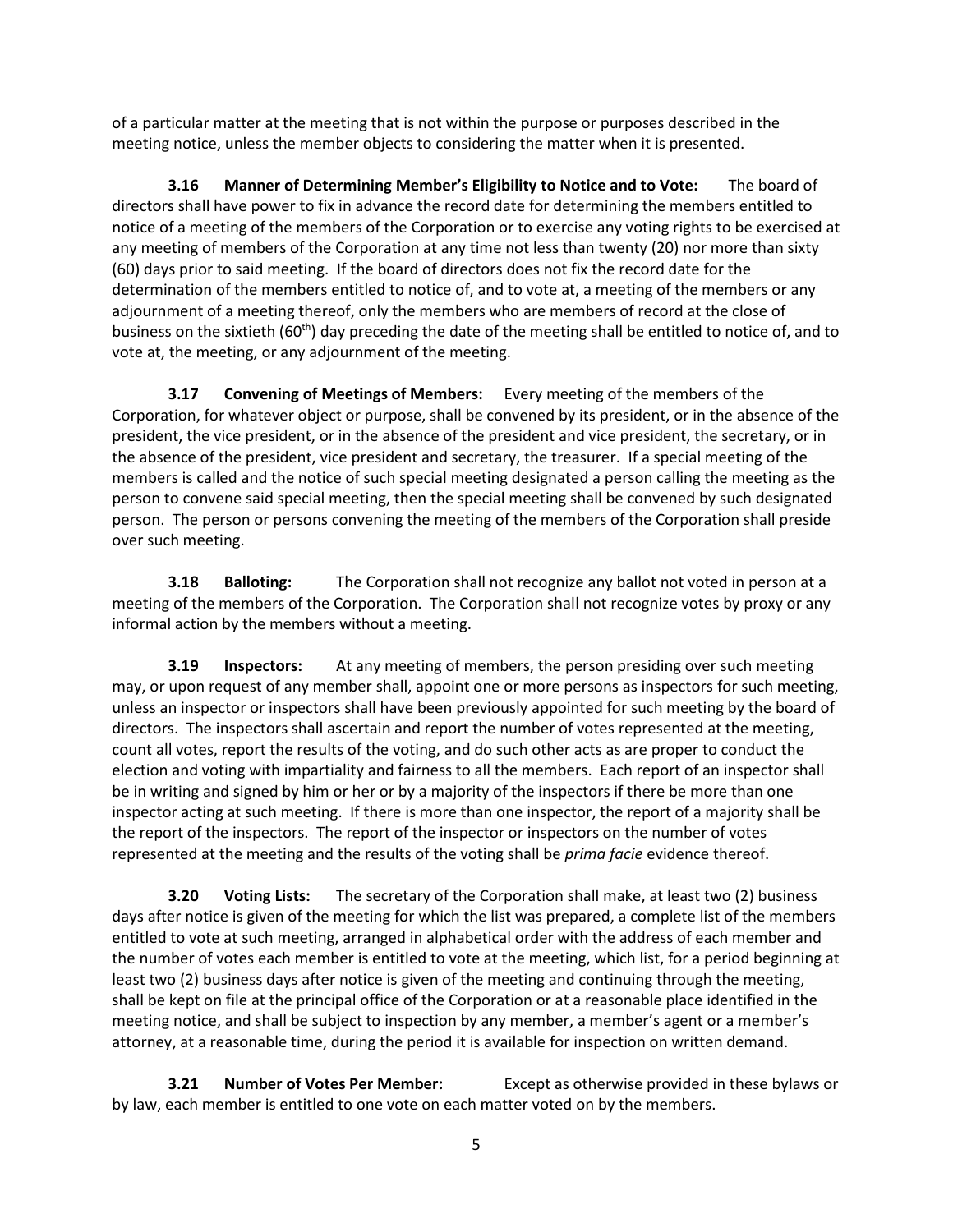**3.22 Quorum** Unless otherwise provided by law, in the Articles of Incorporation, or these bylaws, a simple majority of votes of those members entitled to vote on a matter and represented in person, or by proxy, shall constitute a quorum for consideration of all matters at a meeting. Members may participate in a meeting by means of a conference call or similar communications equipment whereby all persons participating in the meeting can hear each other, and participation in a meeting in this manner shall constitute presence in person at the meeting. The affirmative vote of the simple majority of the votes of the members present at the meeting on all matters shall be the valid act of the members of the corporation, unless a greater number of votes is required by law, by the Articles of Incorporation, or these bylaws.

**3.23 Voting for Directors:** Each member in electing directors shall have the right to cast one vote for each vacancy in the office of director. The candidate receiving the highest number of votes shall be elected to the position of director, and each vacancy in the office of director shall be filled by the candidate receiving the next highest number of votes until all vacancies in the office of director is filled. Cumulative voting is not authorized in the election of directors.

**3.24 Corporation's Election Procedures and Acceptance of Votes, Effect:** By resolution, the board of directors shall have authority to establish such election procedures as are deemed appropriate to ensure that the elections of the members of the Corporation are conducted in a fair and reasonable manner. These election procedures may include procedures to disallow any purported ballot or vote for the reasons stated in such resolution.

## **ARTICLE IV**

## **DIRECTORS**

**4.1 General Powers:** Except as otherwise provided by applicable law, all powers of the Corporation shall be exercised by or under the authority of, and the affairs of the Corporation managed under the direction of its board of directors.

**4.2 Number of Directors, Election of Directors and the Term of Directors:** The number of directors of the Corporation shall be seven (7), which body shall be known as the board of directors of the Corporation. The intent of these amended and restated bylaws is to reaffirm staggered terms for directors, and after the initial election of directors under these amended and restated bylaws, directors shall be elected for a term of three (3) years. The years of the terms of directors shall correspond with the fiscal years of the Corporation. Each director shall hold office until his or her successor has been elected and has qualified for office, or until his or her death, resignation, removal or disqualification from office. The number of directors may be increased or decreased, but to no fewer than three (3) in number, from time to time by amendment of the bylaws of the Corporation.

**4.3 Qualifications of Directors:** To be qualified for office, directors shall be natural persons who are members in good standing of the Corporation from and after the time such director takes office as a director of the Corporation and continuing during all times such director continues in office as director.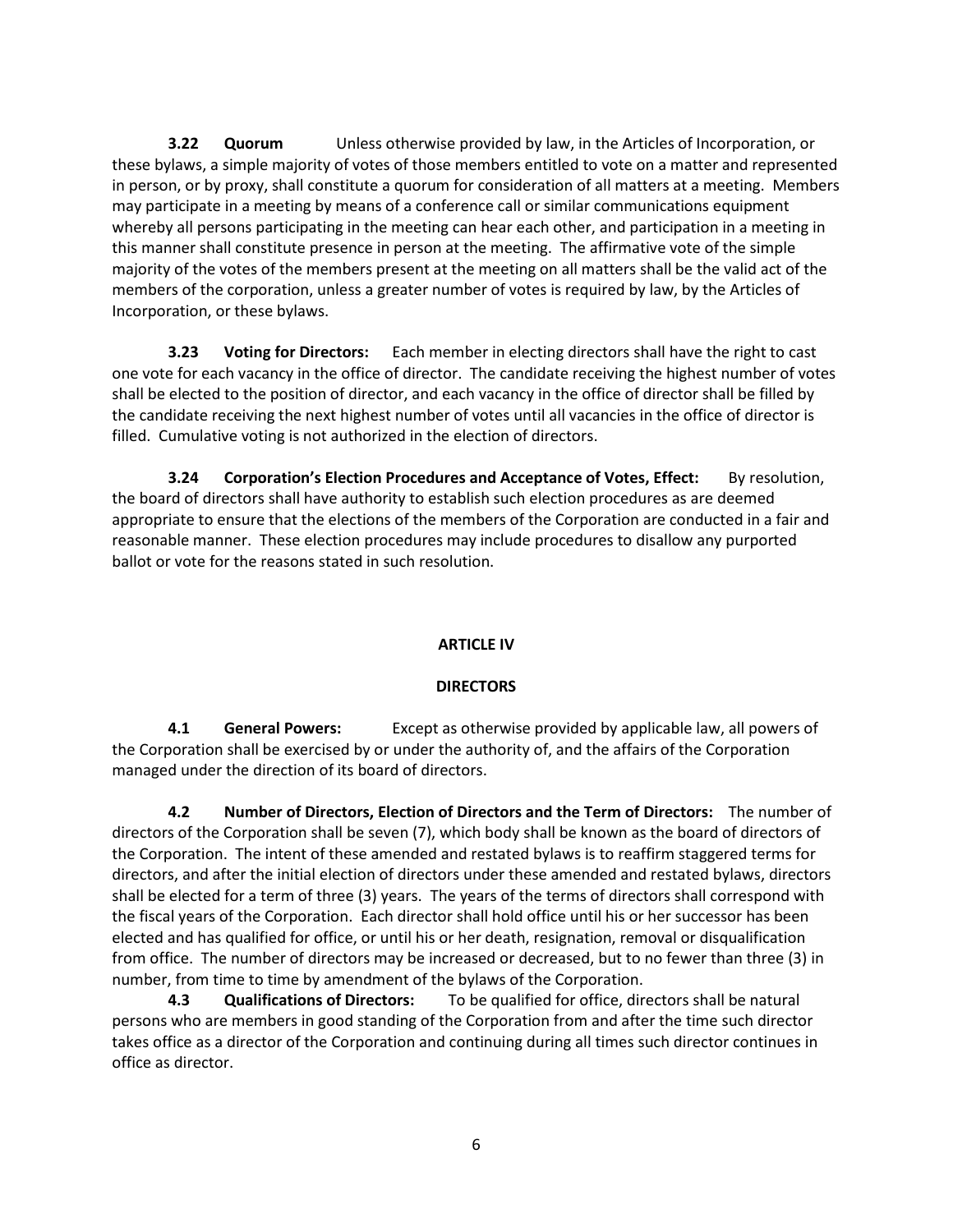**4.4 Regular Meetings of the Board of Directors:** Regular monthly meetings of the board of directors shall be held at 8:30 A.M. CT on the Wednesday prior to the regular monthly meetings of the members of the Corporation, or such other time as is established by resolution of the board of directors of the Corporation. The board of directors of the Corporation shall provide, by resolution, the time, place and notice requirements for the holding of regular meetings of the board of directors, and such resolution may be amended by the board of directors from time to time. If no notice requirements for the prior publication of the agenda of a regular meeting of the board of directors is established by resolution of the board of directors of the Corporation, then any director of the Corporation may table any matter coming before the board of directors until the next regular meeting of the board of directors by objecting to the consideration of such matter without prior notice. Upon prior request made by a member to the president and upon consideration of the physical accommodations available for the meetings of the board of directors, a member shall have the right to attend the regular meetings of the board of directors, but shall not be entitled to vote on any matter that comes before the board of directors.

**4.5 Special Meetings of the Board of Directors:** Special meetings of the board of directors of the Corporation may be called by or at the request of the president of the Corporation or any director of officer of the Corporation. The person or persons authorized to call special meetings of the board of directors of the Corporation may fix any place in the United States, either within or without the state of Illinois, as the place for holding any special meeting of the board of directors of the Corporation. Notice of any special meeting of the board of directors may be made upon written notice, specifying the purpose of the special meeting or the business to be transacted, the place of the special meeting and the time of the special meeting. Notice of a special meeting of the board of directors shall be given at least five (5) days prior to the meeting by written notice personally delivered, electronic methods, or mailed by regular United States mail, postage prepaid, to each director at his business address, unless such notice is waived by a majority of the board of directors at the commencement of such special meeting. If mailed, said notice shall be deemed to be delivered when deposited in the United States mail in a sealed envelope so addressed, with postage thereon prepaid. The attendance of a director at any meeting shall constitute a waiver of notice or such meeting, except where a director attends a meeting for the express purpose of objecting to the transaction of any business because the meeting is not lawfully called or convened. Unless the notice of the special meeting provides otherwise, members of the Corporation shall have the right to attend special meetings of the board of directors, but shall not have the right to vote on any matter coming before the board of directors.

**4.6 Convening of Meetings of the Board of Directors:** The president of the Corporation shall serve as the *ex officio* chairperson of the board of directors of the Corporation. Every meeting of the directors of the Corporation, for whatever object or purpose, shall be convened by and presided over by its chairperson.

**4.7 Resignation of Directors:** A director of the Corporation may resign at any time upon the delivery of prior written notice to the board of directors in care of the president of the Corporation. A director of the Corporation may resign such directorship and retain membership in the Corporation. The resignation of a member does not relieve the member from any obligations the member may have to the Corporation as a result of obligations incurred or commitments made prior to resignation.

**4.8 Removal of Directors of the Corporation:** At a special meeting of the members called expressly for that purpose with written notice provided to the members and all directors in the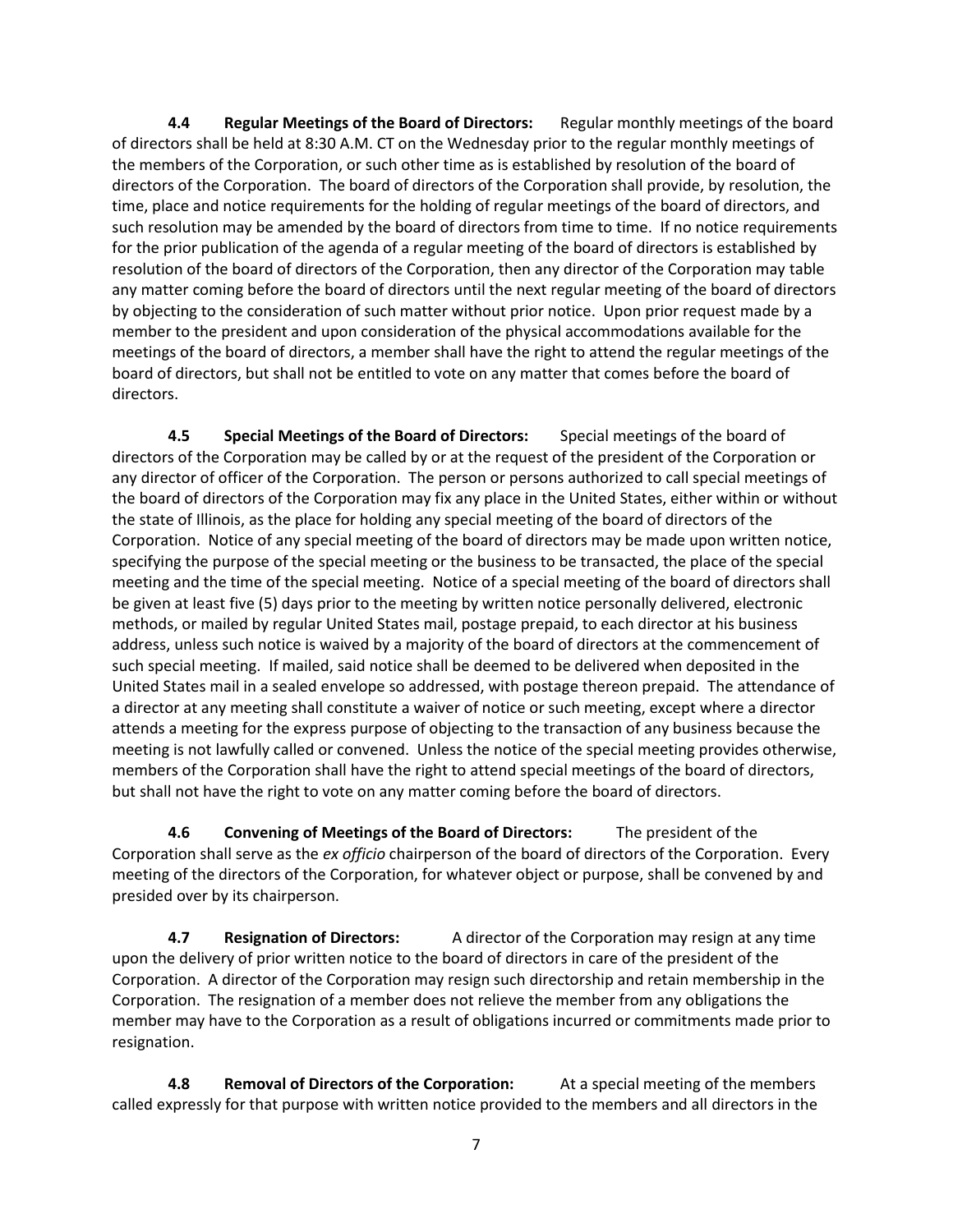same manner as is provided for a special meeting of the members by these bylaws, specifically stating the purpose or one of the purposes of such special meeting is the removal of one or more specified directors, one or more directors of the Corporation may be removed, with cause, by a majority of a quorum of the members attending such meeting after all directors have had the opportunity to be heard.

**4.9 Vacancy in the Office of Director:** Vacancies on the board of directors and newly created directorships resulting from any increase in the number of directors to constitute the board of directors may be filled by a majority of the directors remaining in office. If the directors remaining in office constitute fewer than a quorum of the board of directors, they may fill the vacancy by the affirmative vote of a majority of the directors remaining in office.

**4.10 Quorum of the Board of Directors:** A majority of the board of directors shall constitute a quorum for the transaction of business; provided, however, that if less than a majority of the directors are present at a meeting, a majority of the remaining directors present may adjourn the meeting from time to time without further notice. The act of the majority of the directors present at a meeting of the board of directors at which a quorum is present shall be the act of the board of directors.

**4.11 Compensation:** Directors, as such, shall not receive any stated salaries or compensation for their services, but if authorized by resolution of the board of directors, directors shall be reimbursed for reasonable expenses incurred by a director on behalf of or benefitting the Corporation after presentation of such claims for reimbursement to the board of directors of the Corporation for approval. Directors of the Corporation shall be entitled to membership in the Corporation without charge.

**4.12 Informal Action by Directors:** Any action which may be taken at a meeting of the directors of the Corporation may be taken without a meeting if a consent in writing, setting forth the action so taken, shall be signed by all of the directors entitled to vote with respect to the subject matter thereof. Said unanimous written consents shall have the same force and effect as a unanimous vote at a meeting duly held, and may be stated as such in any certificate or document filed by the Corporation. The secretary of the Corporation shall file such consents with the minutes of meetings of the board of directors. Action by unanimous written consent of the directors of the corporation shall be effective when the last director signs the consent, unless the consent specifies a different effective date.

**4.13 Telephone Conference and Other Types of Meetings:** The board of directors may by resolution permit any or all directors to participate in a regular or special meeting by or conduct the meeting through the use of, any means of communication by which all directors participating may simultaneously hear each other speak during the meeting, including, without limitation, telephone conference calls or video conferences. A director participating in a meeting by this means is deemed to be present in person at the meeting. Such resolution may eliminate or modify any notice requirements for meetings authorized under this section of these amended and restated bylaws.

**4.14 Committees of Directors:** The board of directors, by resolution adopted by a majority of all of the directors in office when the action is taken, may create one or more committees and appoint directors or such other persons as the board designates, to serve on the committee or committees. Each committee shall have one or more directors, and all committee members shall serve at the pleasure of the board of directors. A committee of the board of directors may not: (1) authorize or adopt a plan for the distribution of the assets of the Corporation to members, directors, officers,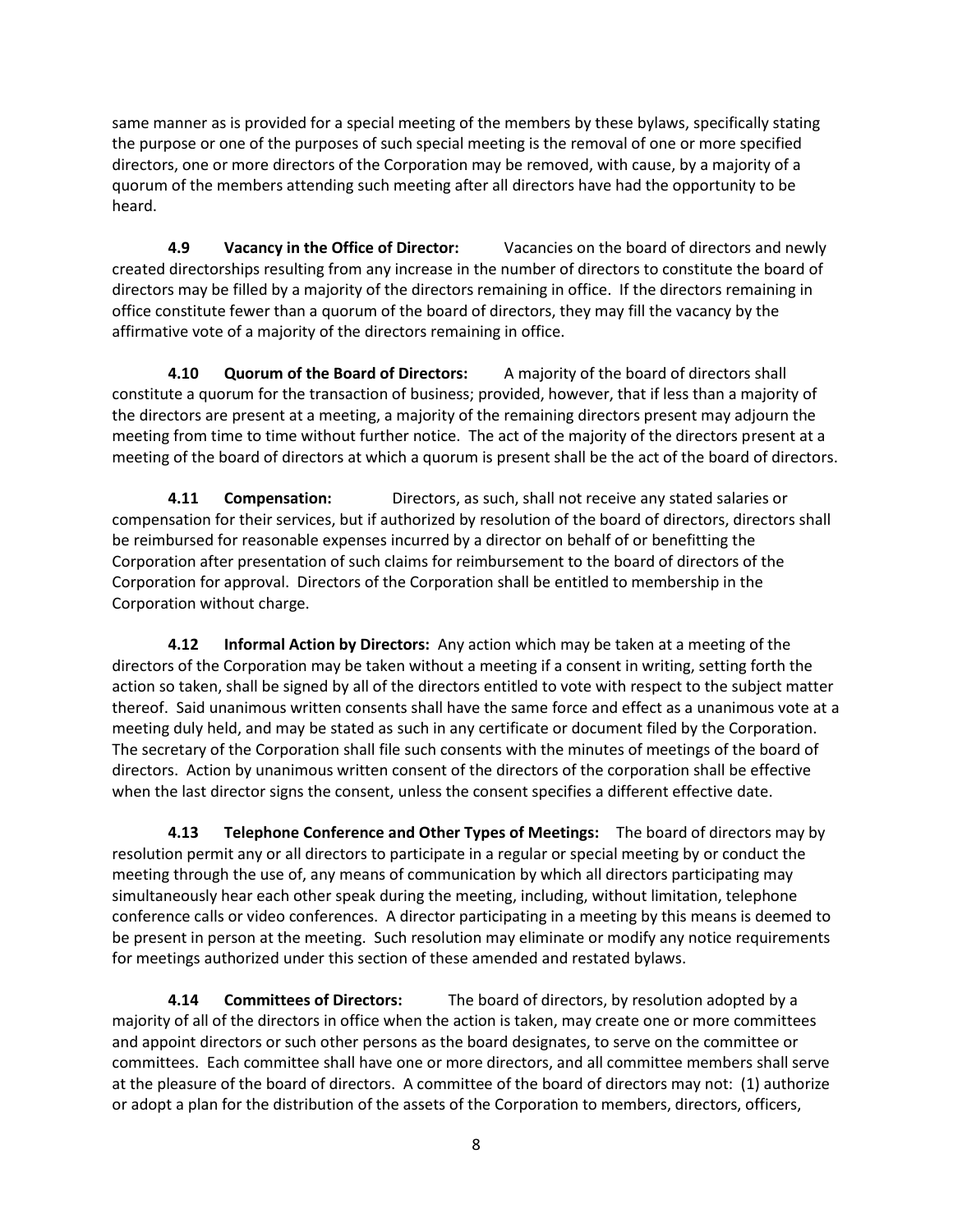agents or employees except in exchange for value received; (2) approve or recommend to members distribution dissolution, merger or the sale, pledge or transfer of all or substantially all of the Corporation's assets; (3) elect, appoint or remove directors to fill vacancies on the board of directors or any of its committees; (4) adopt, amend or repeal the articles or bylaws of the Corporation; (5) approve or recommend to members any act the law requires to be approved by members of the Corporation; (6) amend, alter, repeal or take action inconsistent with any resolution or action of the board of directors when the resolution or action of the board of directors provides by its terms that it shall not be amended, altered, or repealed by action of a committee; or (7) any action prohibited by law to be taken by a committee of the board of directors.

**4.15 Advisory Boards or Commissions:** The board of directors may create and appoint persons to a commission, advisory body or other such body which may or may not have directors as members, which body may not act on behalf of the corporation or bind to any action but may make recommendations to the board of directors or to the officers.

**4.16 Standing or Temporary Membership Committees:** The board of directors, by resolution adopted by a majority of all of the directors in office when the action is taken, may designate one or more members as presiding officer of a committee of members of the Corporation interested in one or more areas of common interest of groups of members of the Corporation. Illustrative examples of such standing or temporary committees might include a legislative committee, a programs committee, a welcoming committee, a Christmas party committee, etc. Actions of such standing and temporary committees must be approved or ratified by the board or directors.

## **ARTICLE V**

## **OFFICERS**

**5.1 Types of Officers:** The officers of the Corporation shall be a president, a vicepresident, a secretary, and a treasurer. All officers of the Corporation shall be elected by the board of directors. No two or more offices may be held by the same person. All officers of the Corporation shall be directors of the Corporation.

**5.2 Authority of Officers and Agents:** All officers and agents of the Corporation, as between themselves and the Corporation, shall have the authority and perform such duties in the management and operation of property and affairs of the Corporation as may be provided in these bylaws, or, in absence of such provision, as may be determined by resolution of the board of directors.

**5.3 Election of Term of Officers:** The officers of the Corporation shall be elected annually by the board of directors at the first meeting of the board of directors after the annual meeting of the members. If the election of officers shall not be held at such meeting for any reason, then such election shall be held as soon thereafter as may be convenient at a special meeting of the members called for such propose. Each officer shall hold his or her office until his or her successor shall have been duly elected and qualified, or until his or her death, resignation, removal or disqualification from office. The term of officers shall generally correspond to the fiscal year of the Corporation.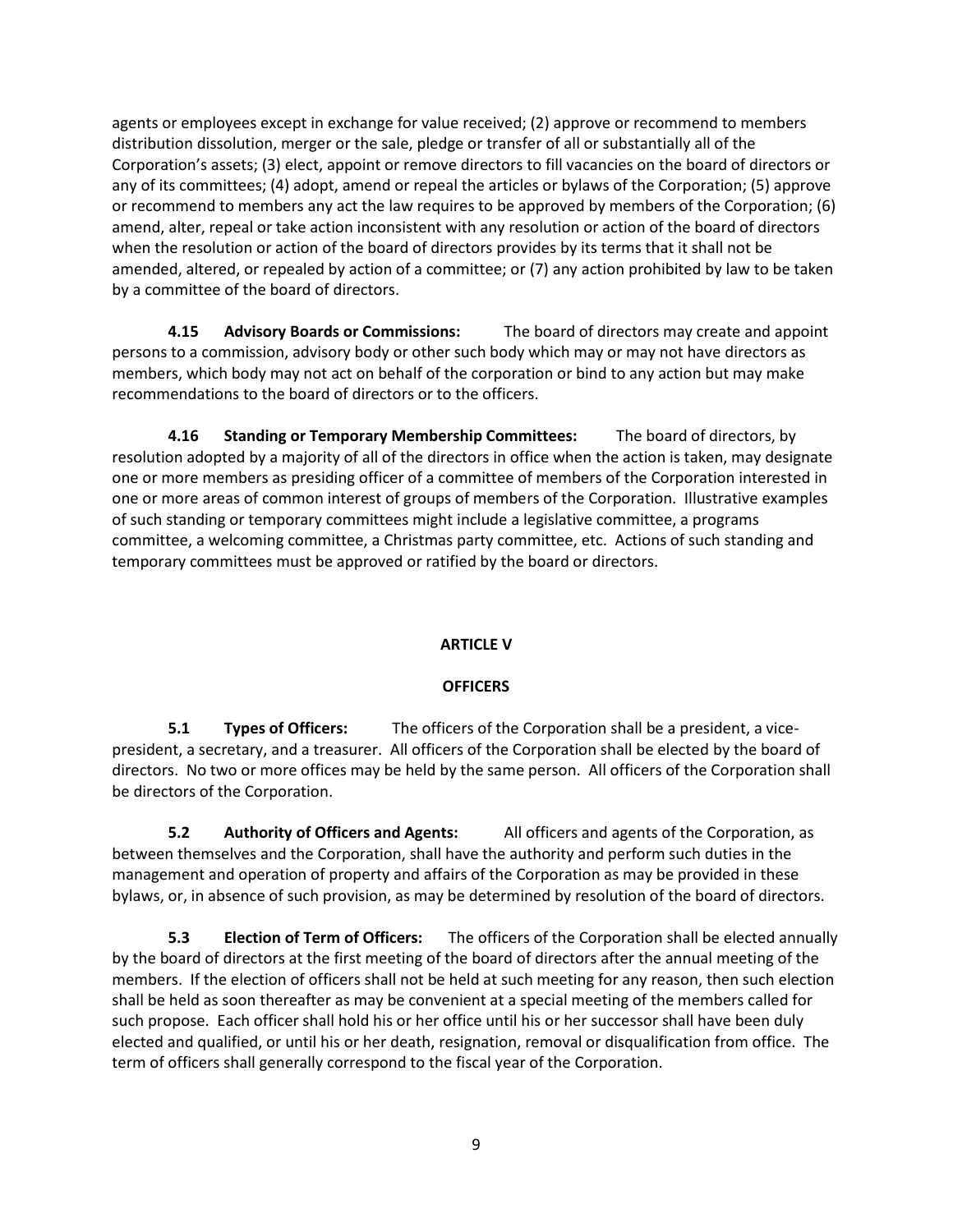**5.4 Resignation of Officers:** Any officer of the Corporation may resign at any time upon the delivery of prior written notice to the board of directors in care of the president of the Corporation. An officer of the Corporation may resign from such office while retaining membership in the Corporation or retaining the office of director of the Corporation. The resignation of a member does not relieve the member from any obligations the member may have to the Corporation as a result of obligations incurred or commitments made prior to resignation.

**5.5 Removal of Officers and Agents:** Any officer and *ex officio* director of the Corporation may be removed from office in the same manner and under the same procedures as are provided for in these bylaws for the removal of directors. Any agent elected or appointed by the board of directors may be removed by the board of directors, at any time, whenever in the judgment of the board of directors the best interests of the Corporation would be served thereby, but such removal shall be without prejudice to the contract rights, if any, of the person so removed. Any director may make a motion at a regular meeting of the board of directors calling for the removal of an officer for lack of qualification or disqualification or for any other reason, and such motion shall be decided at a special meeting of the board of directors of the Corporation, called at least in part for the purpose of decided whether such officer should be removed under the same procedures as are provided for in these bylaws for the removal of directors.

**5.6 Vacancies:** A vacancy in any office because of death, resignation, removal, disqualification or otherwise, may be filled by the board of directors or by the remaining directors for the position of directors for the unexpired portion of the vacated term. Vacancies may be filled at any meeting of the board of directors upon reasonable advance notice.

**5.7 President:** The president shall be the chief executive officer of the Corporation and shall in general supervise and control all of the business and affairs of the Corporation. He or she shall preside at all meetings of the members and of the board of directors. The president is an *ex officio* director of the Corporation and shall serve as the presiding officer of the board of directors. He or she may sign with or without the secretary or treasurer or any other proper officer of the Corporation, any contracts or other instruments which the board of directors have authorized to be executed, except in cases where the signing and execution thereof shall be expressly delegated by the board of directors or by these bylaws to some other officer or agent of the Corporation, or shall be required by law to be otherwise signed and executed; and in general, the president shall perform all duties incident to the office of president and such other duties as may be prescribed by the board of directors from time to time.

**5.8 Qualifications for the Office of President:** To be qualified for office: (1) the president shall be a natural person who is a member in good standing of the Corporation from and after the time such person takes office as president of the Corporation and continuing during all times the president continues in office as president; and (2) the president shall be a director of the Corporation at the time of his or her nomination for the office of president and during all times such person remains in the office of president.

**5.9 Vice-president:** In the absence of the president or in the event of his or her inability or refusal to act, the vice-president shall perform the duties of the president, and when so acting, the vice-president shall have all the powers of and be subject to all of the restrictions upon the president. Any vice-president may sign, with the secretary or treasurer, certificates of membership of the Corporation; and shall perform such other duties as from time to time may be assigned to him or her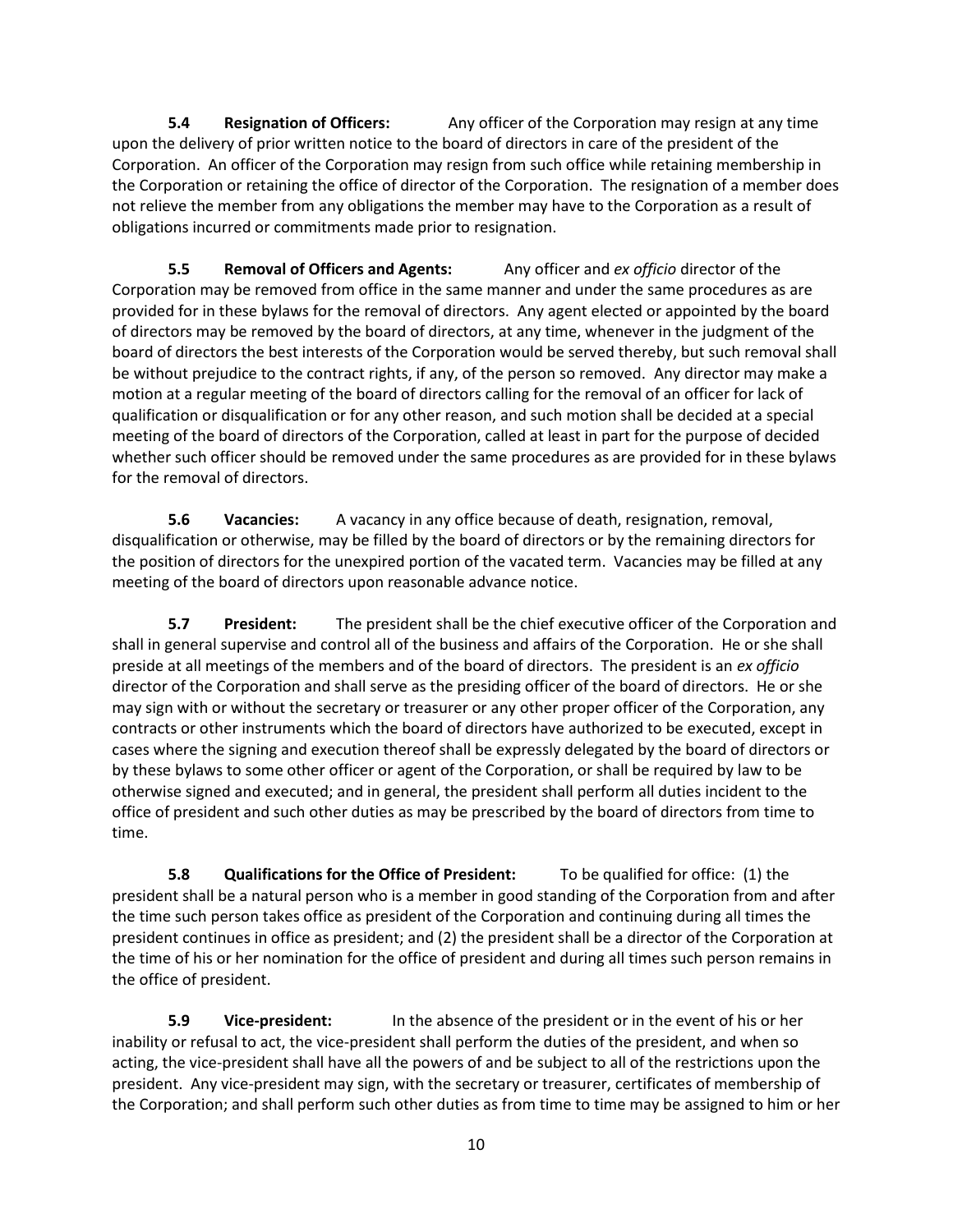by the president or by resolution of the board of directors. Unless otherwise delegated by the board of directors, the vice-president shall be responsible for the preparation, printing and distribution of any newsletters published by the Corporation. Unless otherwise delegated by the board of directors, the vice-president shall be responsible for arranging programs of various kinds to be presented to the members at regular meetings of the members of the Corporation or at other forums.

**5.10 Qualifications of the Office of Vice-president:** To be qualified for office: (1) the vicepresident shall be a natural person who is a member in good standing of the Corporation from and after the time such person takes office as vice-president of the Corporation and continuing during all times the vice-president continues in office as vice president; and (2) the vice-president shall be a director of the Corporation at the time of his or her nomination for the office of vice-president and during all times such person remains in the office of vice-president.

**5.11 Treasurer:** If required by the board of directors, the treasurer shall give a bond, or Errors and Omissions insurance for the faithful discharge of his duties in such sum and with such surety or sureties as the board of directors shall determine. The expense of such bond, if any, shall be paid by the Corporation. The treasurer shall: (a) have charge and custody of and be responsible for all funds, passive investments and securities of the Corporation, and shall receive and give receipts for moneys due and payable to the Corporation from any source whatsoever, and deposit all such moneys in the name of the Corporation in such banks, trust companies or other financial depositories as shall be selected by resolution of the board of directors; (b) have charge and custody of all financial records of the Corporation; (c) prepare all financial statements of the Corporation; (d) prepare the annual budget of the Corporation, which shall be approved by the board of directors by end of the preceding fiscal year; (3) make a report to the members of the Corporation, at least annually, of the financial condition of the Corporation in compliance with any applicable laws; (f) prepare or be responsible for the preparation of any tax returns required to be filed by the Corporation, if any; (g) be responsible for compliance with all financial reporting requirements imposed by law; and (h) in general, perform all duties incident to the office of treasurer and other such duties as from time to time may be assigned to him or her by resolution of the board of directors. Unless otherwise delegated by the board of directors, the treasurer shall be responsible for the preparation and maintenance of the membership list of the Corporation, including, without limitation, (a) the duty to keep, maintain and be custodian of a register of the name and post office address of each member, hereinafter sometimes referred to as the membership list of the Corporation; (b) the duty to be responsible for compliance with all record keeping and inspection requirements imposed on the Corporation by law with respect to the membership list; (c) preparation of voting lists for all elections by the members of the Corporation after a record date has been made by the board of directors or as provided for in these bylaws, and (d) shall have general charge of the membership and voting lists of the Corporation.

**5.12 Qualifications for the Office of Treasurer:** To be qualified for office: (1) the treasurer shall be a natural person who is a member in good standing of the Corporation from and after the time such person takes office as treasurer of the Corporation and continuing during all times the treasurer continues in office as treasurer; and (2) the treasurer shall be a director of the Corporation at the time of his or her nomination for the office of treasurer and during all times such person remains in the office of treasurer.

**5.13 Secretary:** The secretary shall: (a)oversee the administrative assistant, (b) record and keep the minutes of the meetings of the members and the directors in one (1) or more books provided for that purpose; (c) see that all notices are duly given in accordance with the provision of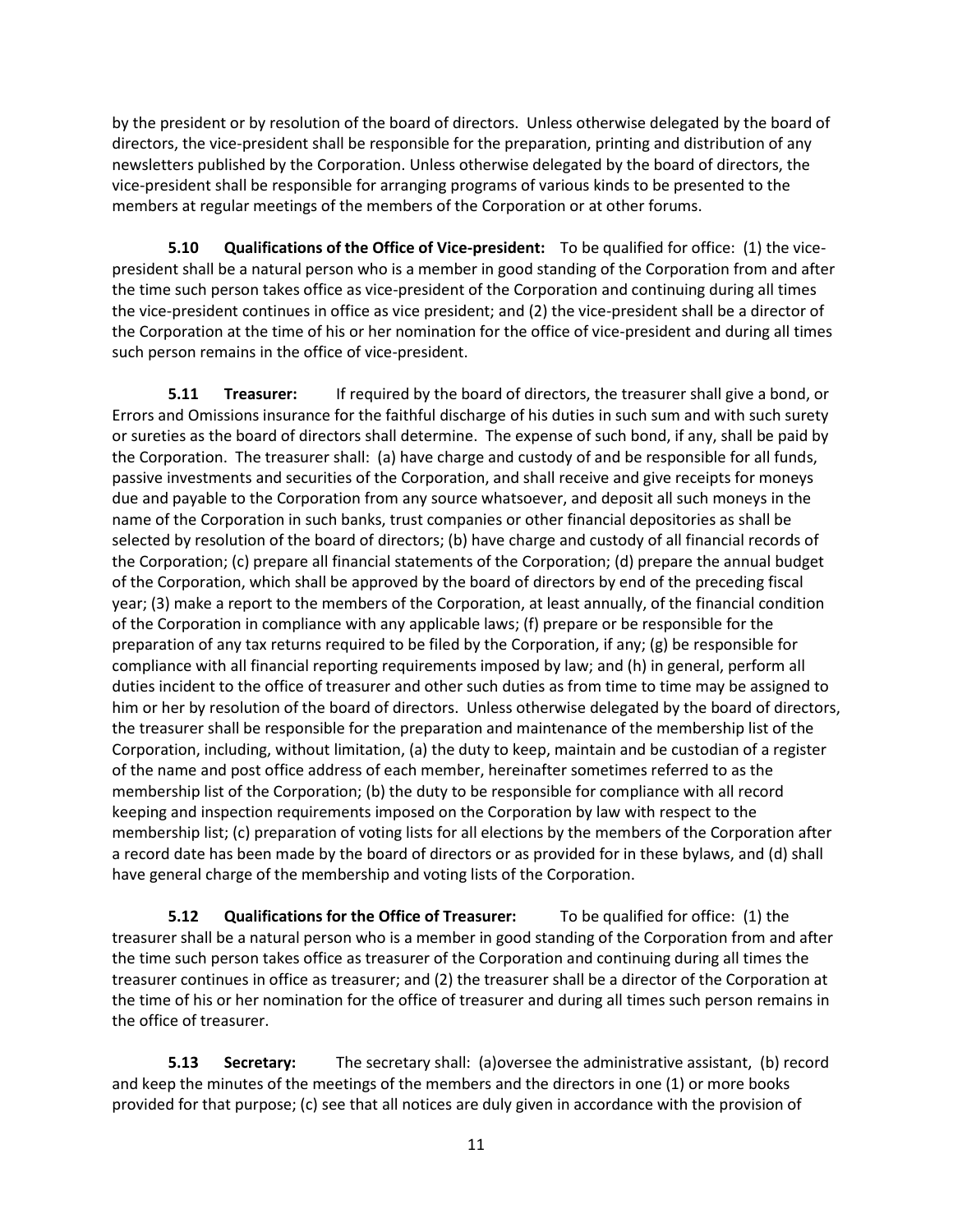these bylaws or as required by law; (d) be custodian of the corporate records and of the seal of the Corporation, if any, and see that the seal of the Corporation, if any, is affixed to all documents, the execution of which on behalf of the Corporation under its seal is duly authorized in accordance with the provisions of these bylaws or by law; (e) be responsible for compliance with all record keeping and inspection requirements imposed on the Corporation by law other than those record keeping and inspection duties imposed by law or these bylaws upon other officers or agents of the Corporation; (f) sign with the president, or the vice-president, certificates for membership in the Corporation, the issuance of which shall have been authorized by resolution of the board of directors; (g) have general charge of the records of the Corporation; and (h) in general, perform all duties incident to the office of secretary of the Corporation and such other duties as from time to time may be assigned to him by resolution of the board of directors.

**5.14 Qualifications for the Office of Secretary:** To be qualified for office: (1) the secretary shall be a natural person who is a member in good standing of the Corporation from and after the time such person takes office as secretary of the Corporation and continuing during all times the secretary continues in office as secretary; and (2) the secretary shall be a director of the Corporation at the time of his or her nomination for the office of secretary and during all times such person remains in the office of secretary.

**5.15 Compensation:** Officers or agents of the Corporation, as such, shall not receive any stated salaries or compensation for their services, but if authorized by resolution of the board of directors, officers or agents of the Corporation shall be reimbursed for reasonable expenses incurred by officers or agents of the Corporation on behalf of or benefitting the Corporation after presentation of such claims for reimbursement to the board of directors of the Corporation for approval. Officers of the Corporation shall be entitled to membership in the Corporation without charge.

### **ARTICLE VI**

### **INDEMNIFICATION OF OFFICERS AND DIRECTORS AGAINST CERTAIN LIABILITIES AND EXPENSES**

**6.1 Good Faith Conduct Indemnification – Expenses:** The Corporation shall indemnify each person who was or is a party or is threatened to be made a party to any threatened, pending or completed action, suit, or proceeding, whether civil, criminal, administrative or investigative, other than an action by or in the right of the Corporation, by reason of the fact that he or she is or was a director, officer, employee or agent of the Corporation, or is or was serving at the request of the Corporation as a director, officer, employee or agent of another Corporation, partnership, joint venture trust or other enterprise, against expenses, including, but not limited to, attorney's fees, judgments, fines and amounts paid in settlement actually and reasonably incurred by him or her in connection with such action, suit, or proceeding if he or she acted in good faith and in a manner reasonable believed to be in or not opposed to the best interests of the Corporation, and with respect to any criminal action or proceeding, any person receiving any benefits of indemnity under this paragraph must have had no reasonable cause to believe his or her conduct was unlawful. The termination of any action, suit, or proceeding by judgment, order, settlement, conviction, or upon a plea of nolo contendre or its equivalent, shall not, of itself, create a presumption that the person did not act in good faith and in a manner reasonably believed to be in or not opposed to the best interests of the Corporation, and, with respect to any criminal action or proceeding, had reasonable cause to believe that his or her conduct was unlawful.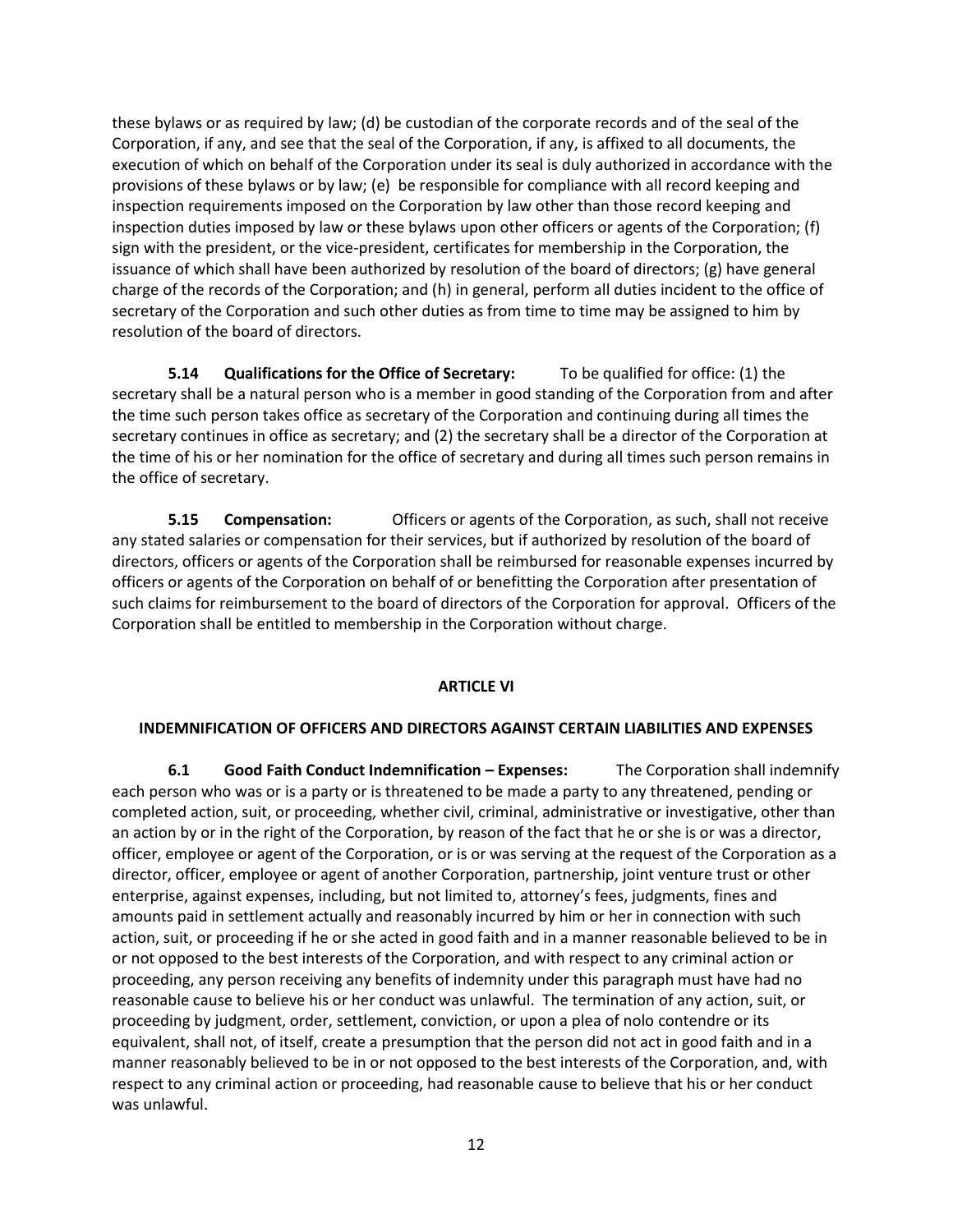**6.2 Good Faith Conduct Indemnification – Defense or Settlement:** The Corporation shall indemnify each person who was or is a party or is threatened to be made a party to any threatened, pending or completed action, suit, or proceeding, whether civil, criminal, administrative or investigative, other than an action by or in the right of the Corporation, by reason of the fact that he or she is or was a director, officer, employee or agent of the Corporation, or is or was serving at the request of the Corporation as a director, officer, employee or agent of another Corporation, partnership, joint venture, trust or other enterprise, against expenses, including, but not limited to, attorney's fees, judgments, fines and amounts paid in settlement actually and reasonably incurred by him in connection with the defense or settlement of the action or suit if he or she acted in good faith and in a manner he or she reasonably believed to be in or not opposed to the best interests of the Corporation; except that no indemnification shall be made in respect of any claim, issue or matter as to which such person shall have been adjudged to be liable for negligence or misconduct in the performance of his duty to the Corporation unless and only to the extent that the court in which the action or suit was brought determines upon application that, despite the adjudication of liability and in view of all circumstances of the case, the person is fairly and reasonably entitled to indemnity for such expenses which the court shall deem proper.

**6.3 Prevailing Party Indemnification:** To the extent that a director, former director, officer, former officer, employee, former employee, agent or former agent of the Corporation has been successful on the merits or otherwise in defense of any action, suit, or proceeding referred to in paragraphs 6.1 or 6.2 of these bylaws, or in defense of any claim, issue or matter therein, he or she shall be indemnified against expenses, including, but not limited to, attorney's fees, actually and reasonably incurred by him or her in connection with the action, suit or proceeding.

**6.4 Indemnification Procedure:** Unless ordered by a court, any indemnification under paragraphs 6.1, 6.2 or 6.3 of these bylaws shall be made by the Corporation only as authorized in the specific case upon a determination that the indemnification of the director, former director, officer, former officer, employee, former employee, agent or former agent of the Corporation is proper in the circumstances because he or she has met the applicable standard of conduct set forth in this article of these bylaws. The determination shall be made by the board of directors by a majority vote of a quorum consisting of directors who were not parties to the action, suit, or proceeding, or if such a quorum is not obtainable, or even if obtainable a quorum of disinterested directors so directs, by independent legal counsel in a written opinion, or by the members.

**6.5 Payment of Expenses:** Expenses incurred in defending a civil or criminal action, suit or proceeding may be paid by the Corporation in advance of the final disposition of the action, suit, or proceeding as authorized by the board of directors in the specific case upon receipt of an undertaking by or on behalf of the director, former director, officer, former officer, employee, former employee, agent or former agent of the Corporation to repay such amount unless it shall ultimately be determined that he or she is entitled to be indemnified by the Corporation as authorized in this article of these bylaws.

**6.6 Exclusivity/Survival of Indemnity:** The indemnifications provided by this article of these bylaws shall not be exclusive of any other rights to which those seeking indemnification may be entitled under the articles of incorporation or bylaws or any agreement, vote of members or disinterested directors or otherwise, both as to his or her official capacity and as to action in another capacity while holding such office, and said indemnifications shall continue as to a person who has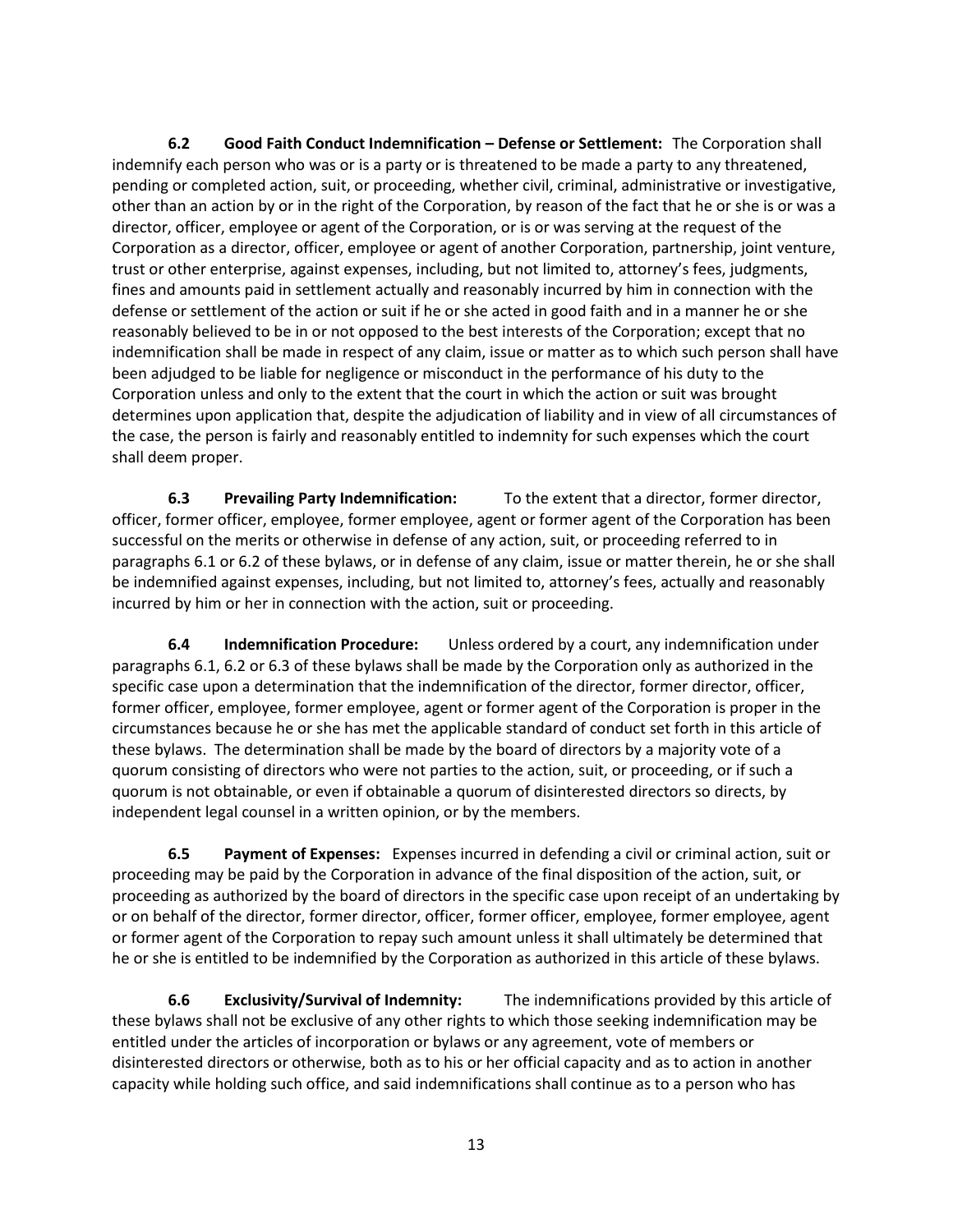ceased to be a director, officer, employee or agent of the Corporation and shall inure to the benefit of the heirs, personal representatives, executors and administrators of such a person.

**6.7 Further Indemnities:** The Corporation shall have the power to give any further indemnity authorized by law to any person who is or was a director, officer, employee or agent of the Corporation, or to any person who is or was serving at the request of the Corporation as a director, officer, employee or agent of another Corporation, partnership, joint venture, trust or other enterprise, provided such further indemnity is authorized by a majority of the board of directors of the Corporation, and provided further that no such indemnity shall indemnify any person from or on account of such person's conduct which was finally adjudged to have been knowingly fraudulent, deliberately dishonest or willful misconduct.

**6.8 Insurance:** The board of directors may approve the purchase and maintenance by the Corporation of insurance on behalf of the Corporation or any person who is or was a director, officer, employee or agent of the Corporation, or who is or was serving at the request of the Corporation as a director, officer, employee or agent of another Corporation, partnership, joint venture, trust or other enterprise against any liability asserted against him or her and alleged to be incurred by him or her in any such capacity, or arising out of his or her status as such, whether or not the Corporation would have the power to indemnify him or her against such liability under any applicable law.

## **ARTICLE VII**

## **CONTRACTS, LOANS, CHECKS AND DEPOSITS**

**7.1 Contracts:** The board of directors may by resolution authorize any officer or officers, agent or agents, to enter into any contract or execute and deliver any instrument in the name of and on behalf of the Corporation, and such authority may be general or confined to specific instances. Such resolution granting such authority may be in the form of a ratification of a contract in the name of and on behalf of the Corporation.

**7.2 Loans:** No loans shall be contracted on behalf of the Corporation and no evidences of indebtedness shall be issued in its name unless authorized by a resolution of the board of directors. Such authority may be general or confined to specific instances.

**7.3 Checks, drafts, Etc.:** All checks, drafts or other orders for the payment of money, notes or other indebtedness issued in the name of the Corporation, shall be signed by such officer or officers, agent or agents of the Corporation and in such manner as shall from time to time be determined by resolution of the board of directors.

**7.4 Deposits:** All funds of the Corporation shall be deposited from time to time to the credit of the Corporation in such banks, trust companies, stock brokerages, financial institutions, or other depositaries as the board of directors may select. The board of directors shall by resolution specify in what manner the funds of the Corporation shall be invested; provided, however, that the board of directors shall use the prudence of a reasonable person in investing the funds of the Corporation.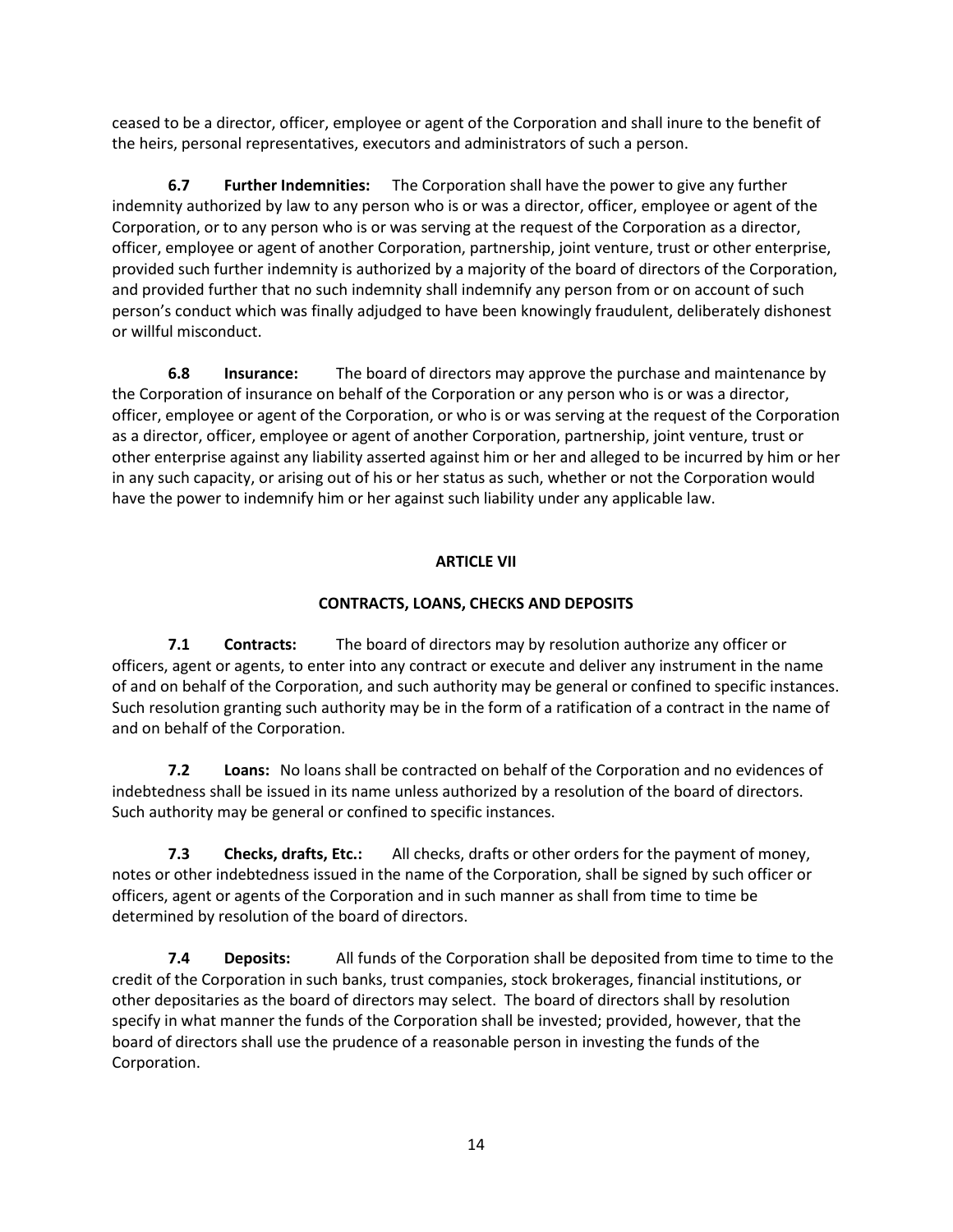**7.5 Membership Newsletter:** The board of directors of the Corporation may by resolution establish procedures for the publication of a newsletter to members of the Corporation upon such terms as are deemed appropriate by the board of directors.

**7.6 Financial and Corporate Records:** Any officer of the Corporation whose duties include the storage, custody, maintenance or safe keeping of financial or corporate records of the Corporation may request that the board of directors of the Corporation authorize the storage of such records in a manner approved by the board of directors, and compliance by any officer with the directives of the board of directors of the Corporation regarding the storage or maintenance of such records shall relieve such officer of all liability regarding the duties of such officer relating to such financial or corporate records.

## **ARTICLE VIII**

### **CERTIFICATES FOR MEMBERSHIP**

**8.1 Certificates of Membership:** Certificates representing membership in the Corporation shall be in such form as may be determined by the board of directors.

#### **ARTICLE IX**

#### **FISCAL YEAR**

**9.1 Fiscal Year:** The fiscal year of the Corporation shall begin on the first day of January in each year and shall end on the last day of December in each year.

### **ARTICLE X**

#### **SEAL**

**10.1 Corporate Seal:**The board of directors may provide for a corporate seal which shall be in the form of a circle and shall have inscribed thereon the name of the Corporation and the words "Corporate Seal, Illinois".

### **ARTICLE XI WAIVER OR NOTICE**

**11.1 Waiver of Notice:** Whenever any notice whatever is required to be given under provisions of these bylaws or under the provisions of the articles of incorporation or under the provision of the Act, waiver thereof in writing, signed by the person or persons entitled to such notice, whether before or after the time stated therein, shall be deemed equivalent to the giving of such notice.

### **ARTICLE XII**

#### **AMENDMENTS**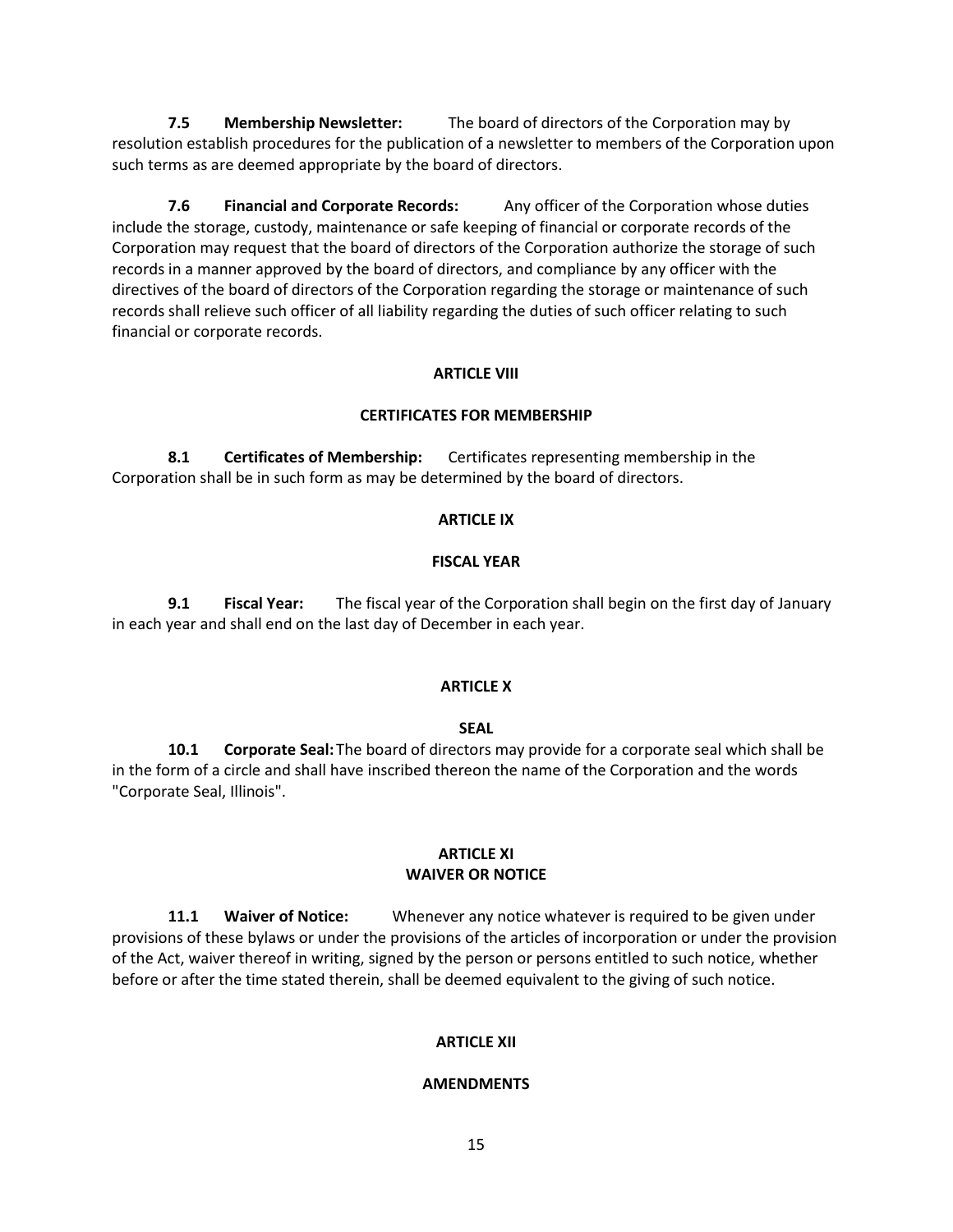**12.1 Amendments:** These bylaws may be altered, amended or repealed, in whole or in part, and new bylaws may be adopted at any annual meeting of the members of the Corporation or at any special meeting of the members called for that purpose by the votes cast by the majority of members in attendance, there being no other conditions imposed upon the amendment of these bylaws of the Corporation. The board of directors may adopt emergency bylaws as provided by law.

At the time these amended and restated bylaws of the Corporation are adopted and approved by the members of the Corporation on the \_\_\_\_ day of \_\_\_\_\_\_\_\_\_, 2019, the Corporation had only one class of memberships outstanding, the Corporation had \_\_\_\_\_\_\_\_\_\_ memberships outstanding, the total number of votes entitled to be cast by the members was entitled to be cast by the members was the number of votes of the members indisputable voting on said amendments to the bylaws of the Corporation were Further, the total number of votes of members of the Corporation for and against the adoption of these amended and restated bylaws are as follows:

For \_\_\_\_\_\_\_\_\_\_\_\_ Against \_\_\_\_\_\_\_\_\_\_\_\_\_

\_\_\_\_\_\_\_\_\_\_\_\_\_\_\_\_\_\_\_\_\_\_\_\_\_\_\_\_\_\_\_\_\_\_\_\_\_\_\_\_\_\_\_\_\_

Further, said amended and restated bylaws of the Corporation were approved by the members of the Corporation by a two-thirds majority of the members present at a meeting of the members of the Corporation held within sixty (60) days since the first reading of said amended and restated bylaws of the Corporation to the members, there being no other conditions imposed upon the adoption of these amended and restated bylaws of the Corporation.

**IN WITNESS WHEREOF,** these Amended and Restated Bylaws of the Metro-East Landlords Association have been approved by the members in a number sufficient or approval on this \_\_\_\_\_ day of \_\_\_\_\_\_\_\_\_\_\_\_\_\_\_\_, 2019, as heretofore set forth.

President

**ATTEST:** \_\_\_\_\_\_\_\_\_\_\_\_\_\_\_\_\_\_\_\_\_\_\_\_\_\_\_\_\_\_\_\_\_\_\_\_\_\_\_\_\_\_\_\_\_

Secretary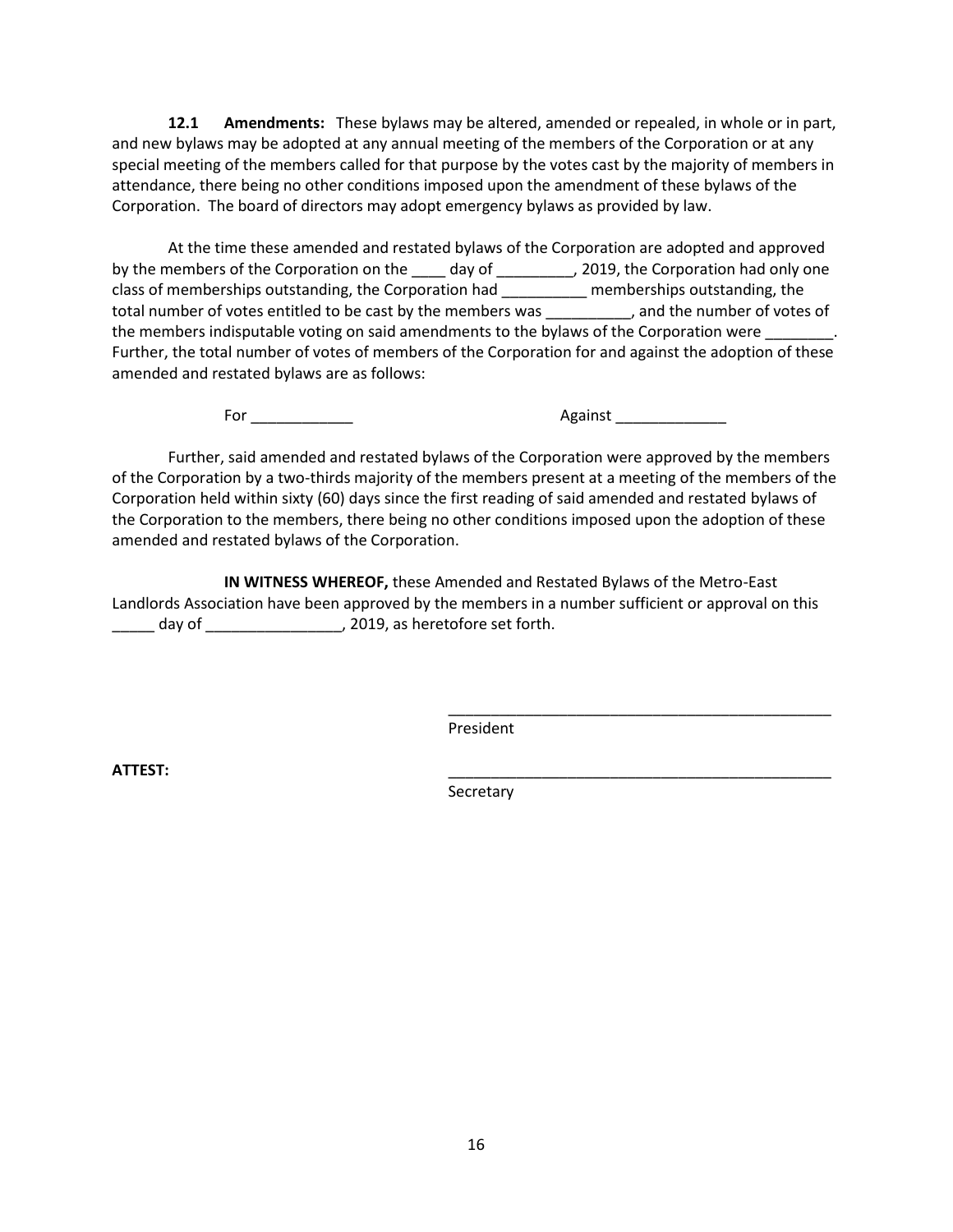| <b>STATE OF ILLINOIS</b> |      |
|--------------------------|------|
|                          | ) SS |
| <b>COUNTY OF</b>         |      |

The undersigned, Susan Bailey, being the President of the Metro-East Landlords Association, and Julia Green, being the Secretary of the Metro-East Landlords Association, being duly sworn upon their oath, do say that the statements and matters set out in the foregoing Amended and Restated Bylaws of the Metro-East Landlords Association are true and correct to the best o their knowledge, information and belief.

Susan Bailey, President

\_\_\_\_\_\_\_\_\_\_\_\_\_\_\_\_\_\_\_\_\_\_\_\_\_\_\_\_\_\_\_\_\_\_\_\_\_\_\_\_\_\_\_\_\_

\_\_\_\_\_\_\_\_\_\_\_\_\_\_\_\_\_\_\_\_\_\_\_\_\_\_\_\_\_\_\_\_\_\_\_\_\_\_\_\_\_\_\_\_\_

Subscribed and sworn to before me on this \_\_\_\_\_\_\_\_day of \_\_\_\_\_\_\_\_\_\_\_\_\_\_\_\_\_\_\_\_\_\_, 2019

Notary Public

\_\_\_\_\_\_\_\_\_\_\_\_\_\_\_\_\_\_\_\_\_\_\_\_\_\_\_\_\_\_\_\_\_\_\_\_\_\_\_\_\_\_\_\_\_\_\_\_\_\_\_\_\_\_\_\_\_\_\_\_\_\_\_\_\_\_\_\_\_\_\_\_\_\_\_\_\_\_\_\_\_\_\_\_\_

My commission expires: